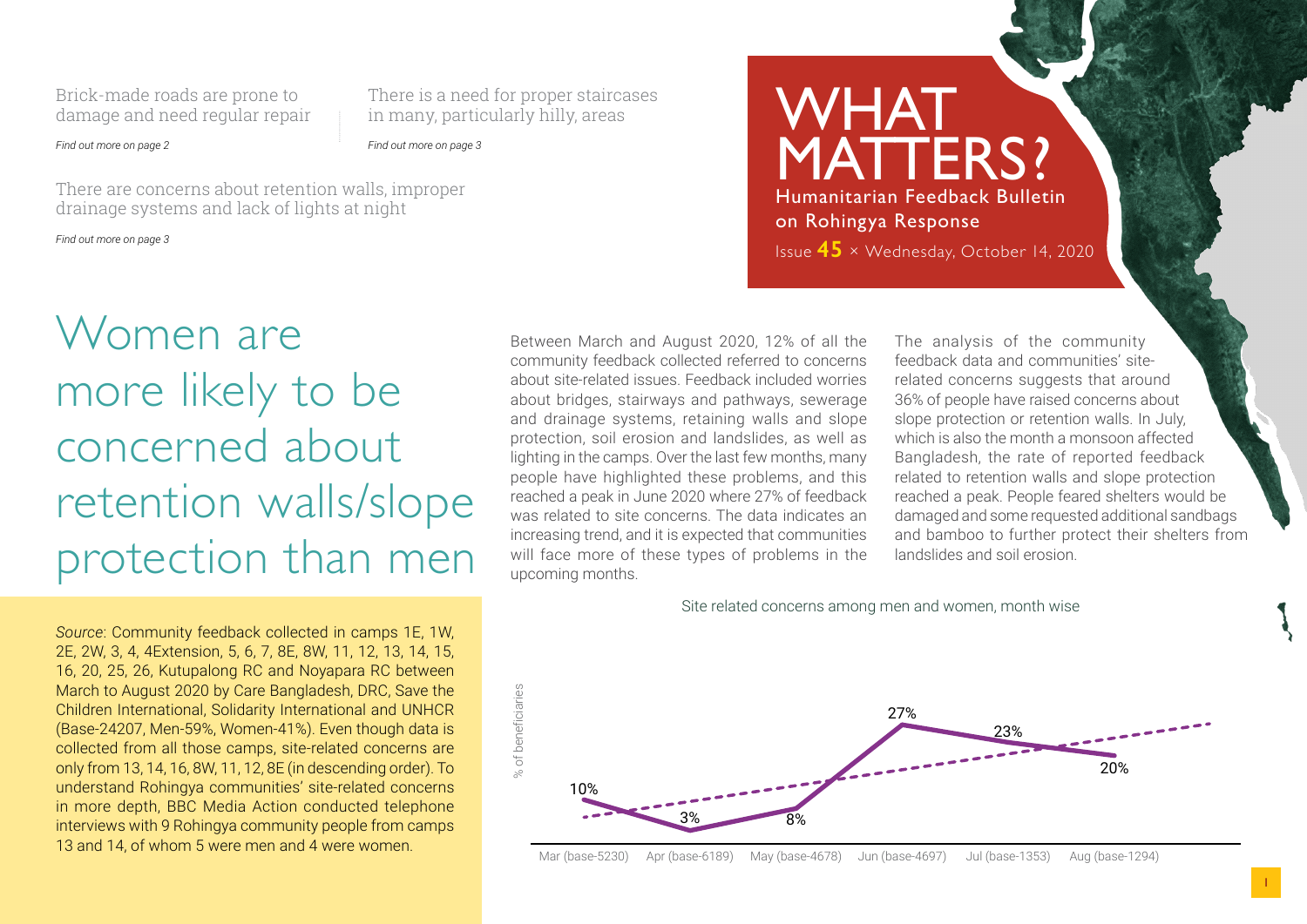



A statistical analysis (logistic regression)<sup>1</sup> of the community feedback data shows that, for site-related issues, women are three times more likely to mention their concerns compared to men. Even for retention walls, women are 2.6 times more likely than men to raise concerns.

In the interviews with communities, people explained that their geographical location (those living in hilly areas in particular) and excessive rainfall are making their siterelated problems severe. They also added that, due to the current pandemic, it is taking more time to repair or construct new sites which has prolonged their woes.

 Due to frequent rainfalls, landslides are happening more."

– Rohingya woman, 21, Camp 14

The participants said that they need to leave their houses on a regular basis to collect water, use the latrine/bathroom, visit medical centres and/or collect relief items. Whenever they make such outings, they reported facing problems with damaged roads, broken staircases, improper drainage systems, weak embankments or improper retention walls. The participants also added that children, older people, and pregnant women are more vulnerable to these problems.

*1 Logistic regression with site-related issues as the dependent variable and gender as an independent variable in the regression model. Significant at 5% level*

## Brick-made roads are prone to damage and need regular repair

Community members explained that, in the camps, the roads are mostly made of bricks with a layer of soil beneath them. They added, as there was no cement beneath the bricks, heavy rains wash the bricks away into the nearby drains. As a result, the roads become muddy and challenging for people to use, especially when they carry heavy materials like gas cylinders/sacks of rice or when taking sick people to the medical centres. The community people said that more sustainable solutions, such as bricklayers with added cement, would be beneficial for them.

 Our roads are getting broken as there is excessive rainfall during rainy seasons"

– Rohingya woman, age 26, Camp 13

The community people also said that in the camps there are places, up in the hills, where there are no proper roads. Some alleyways are narrow and uneven, and vehicles cannot travel on those roads. As a result, they sometimes need to walk for a long time to reach certain destinations. At night, they stated they need to be extra careful while walking as they might slip and get hurt.